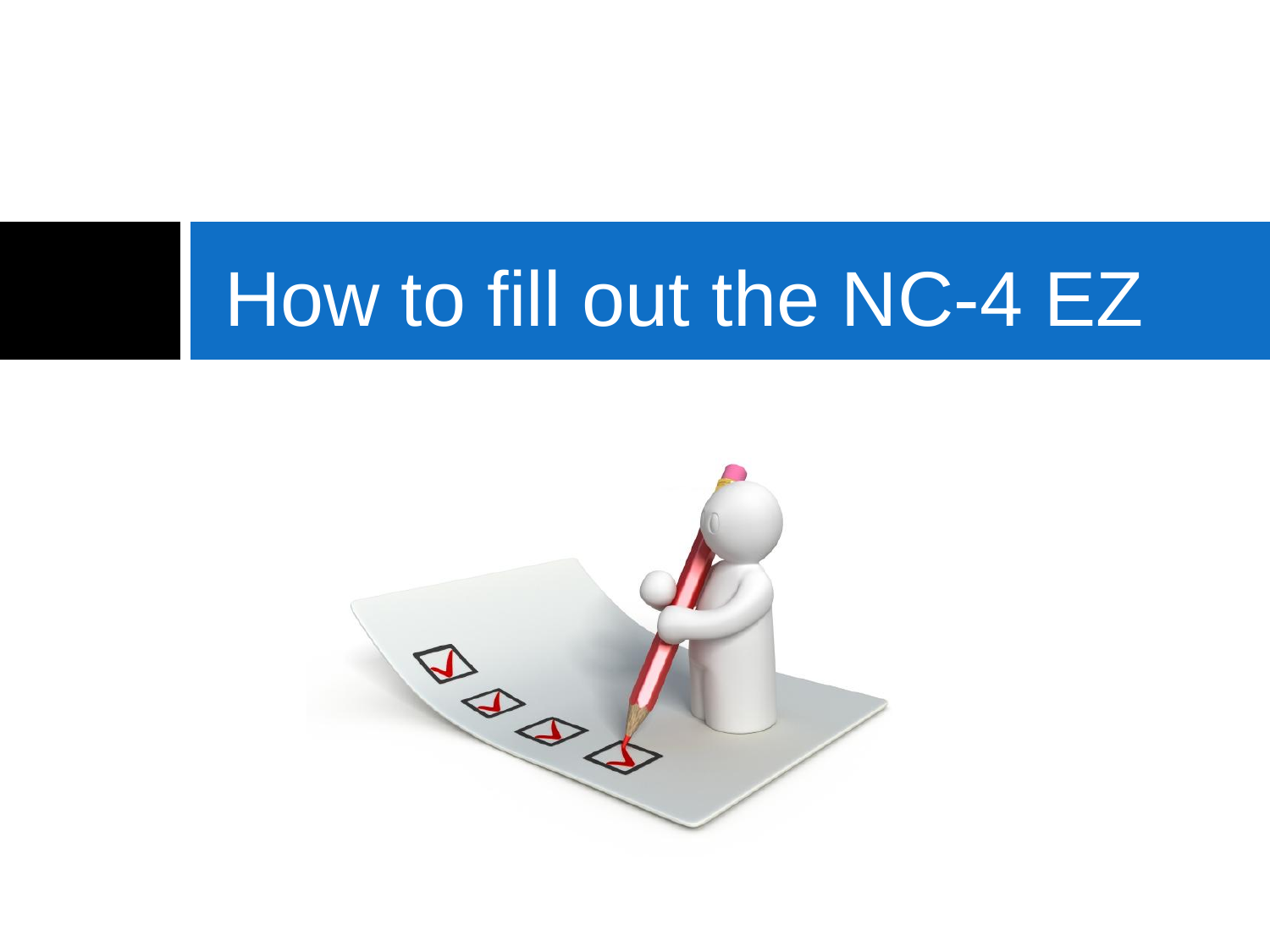### Items needed to fill out NC-4 EZ

- $\Box$  Form NC-4 EZ
- $\sqcap$  Form NC-4
	- With Allowance Worksheet/schedules
- □ Copy of previous year Federal 1040, 1040A, or 1040 EZ
	- **<u>E</u>** Used to estimate income and deductions for 2014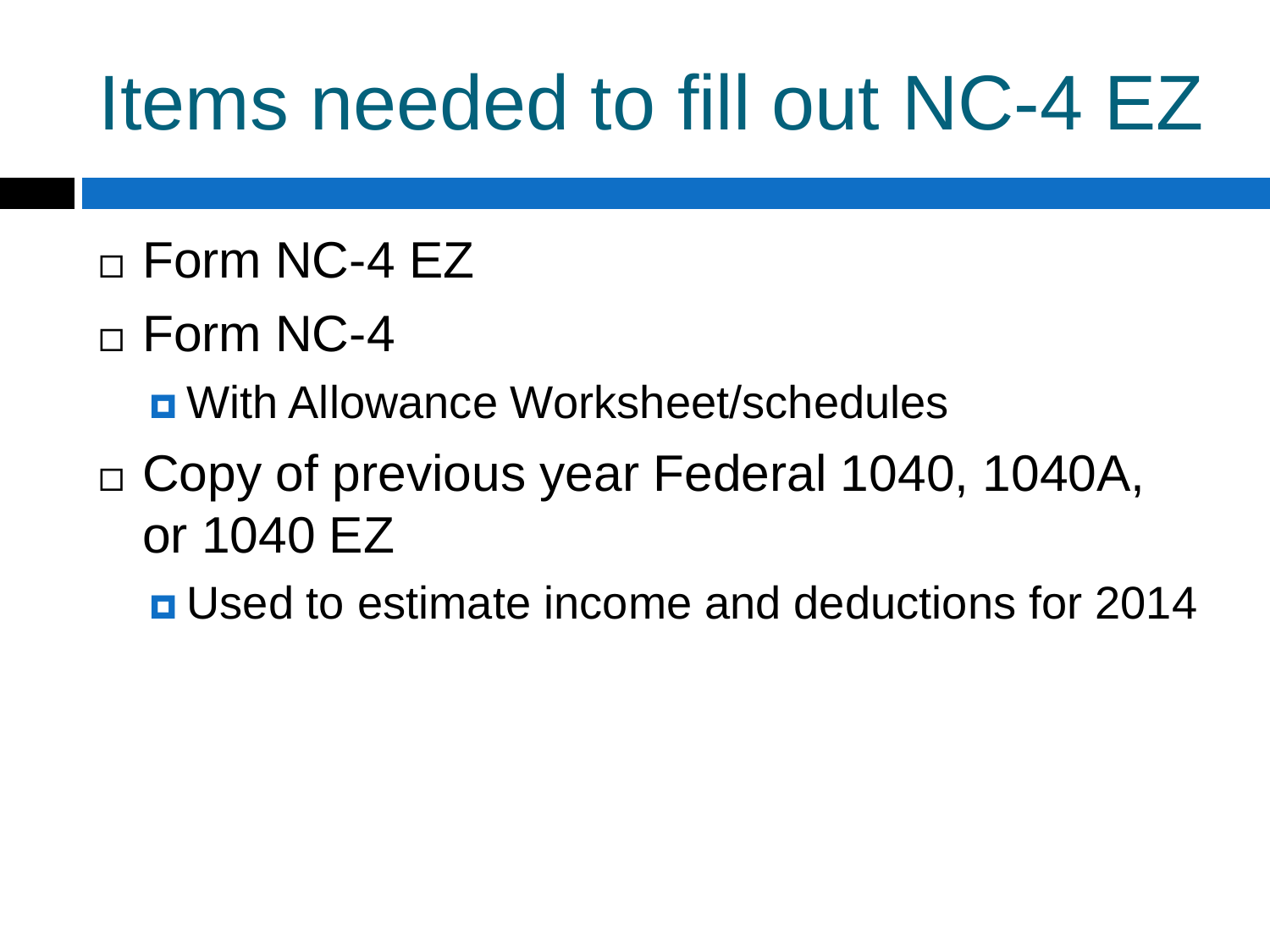#### **Header**

**3**

#### Please fill out header

#### **Be sure to fill in Marital Status**

| $NC-4$ $EZ$<br>10-13                                                  | <b>Employee's Withholding Allowance Certificate</b><br>North Carolina Department of Revenue                                                                                                                                                                                                                                                                                                                                                                                                                   |
|-----------------------------------------------------------------------|---------------------------------------------------------------------------------------------------------------------------------------------------------------------------------------------------------------------------------------------------------------------------------------------------------------------------------------------------------------------------------------------------------------------------------------------------------------------------------------------------------------|
| Social Security Number                                                | Marital Status<br>Single<br>. Head of Household _____ Married or Qualifying Widow(er)                                                                                                                                                                                                                                                                                                                                                                                                                         |
| First Name (USE CAPITAL LETTERS FOR YOUR NAME AND ADDRESS)<br>Address | Last Name<br>M.I.<br>County (Enter first five letters)                                                                                                                                                                                                                                                                                                                                                                                                                                                        |
| City                                                                  | State<br>Zip Code (5 Digit)<br>Country (If not U.S.)                                                                                                                                                                                                                                                                                                                                                                                                                                                          |
|                                                                       | Important: You must complete a new Form NC-4 EZ or NC-4 for tax year 2014. As a result of recent law changes, how you determine<br>the number of allowances for tax year 2014 will differ from previous years. Most taxpayers will not be entitled to as many allowances,<br>and as a result, more taxpayers should claim zero (0) allowances. Additionally, you are no longer allowed to claim a N.C. withholding<br>exemption for yourself, your spouse, your children, or any other qualifying dependents. |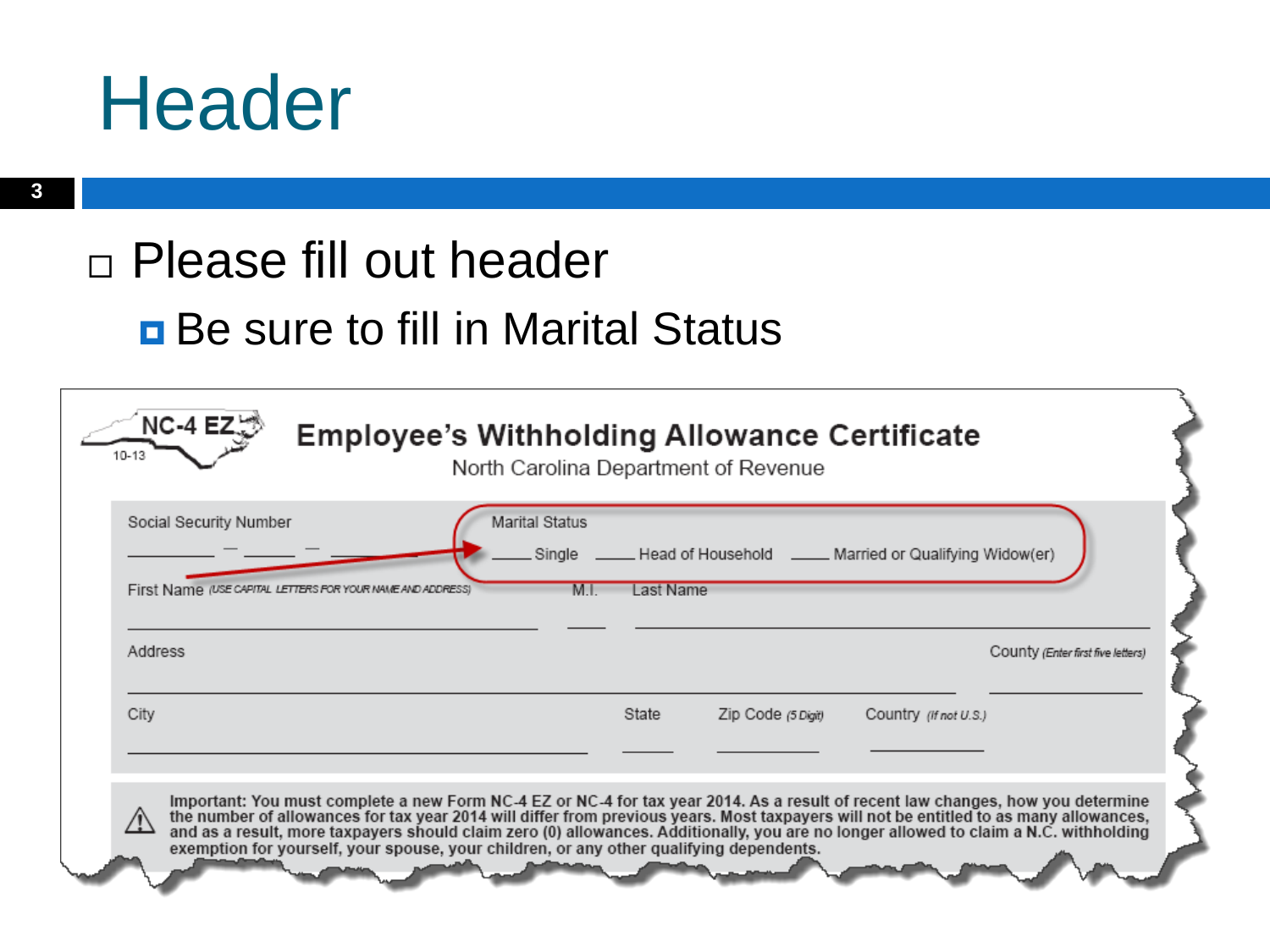### Line 1 of NC-4 EZ

#### $\Box$  Enter zero (0) or the number of allowances from the table on the next slide.

| 20,001-50,000 0 1 2 2 3 4 4 5 6 6                                                                                                                                                                                                                                                                                                                  | 40,001-100,000 0 1 2 2 3 4 4 5 6 6 |                           | 32,001-80,000 0 1 2 2 3 4 4 5 6 6 |  |
|----------------------------------------------------------------------------------------------------------------------------------------------------------------------------------------------------------------------------------------------------------------------------------------------------------------------------------------------------|------------------------------------|---------------------------|-----------------------------------|--|
| 1. Total number of allowances you are claiming for 2014 (Enter zero (0), or the number of allowances from the table above)                                                                                                                                                                                                                         |                                    |                           |                                   |  |
| 2. Additional amount, if any, withheld from each pay period (Enter whole dollars)                                                                                                                                                                                                                                                                  |                                    |                           |                                   |  |
| 3. I certify that I am exempt from North Carolina withholding because I meet both of the following conditions:<br>• Last year I was entitled to a refund of all State income tax withheld because I had no tax liability; and<br>• For tax year 2014, I expect a refund of all State income tax withheld because I expect to have no tax liability |                                    |                           | Check Here                        |  |
| 4. I certify that I am exempt from North Carolina withholding because I meet the requirements<br>of the Military Spouses Residency Relief Act and I am legally domiciled in the state of                                                                                                                                                           |                                    | (Enter state of domicile) | Check Here                        |  |
|                                                                                                                                                                                                                                                                                                                                                    |                                    |                           |                                   |  |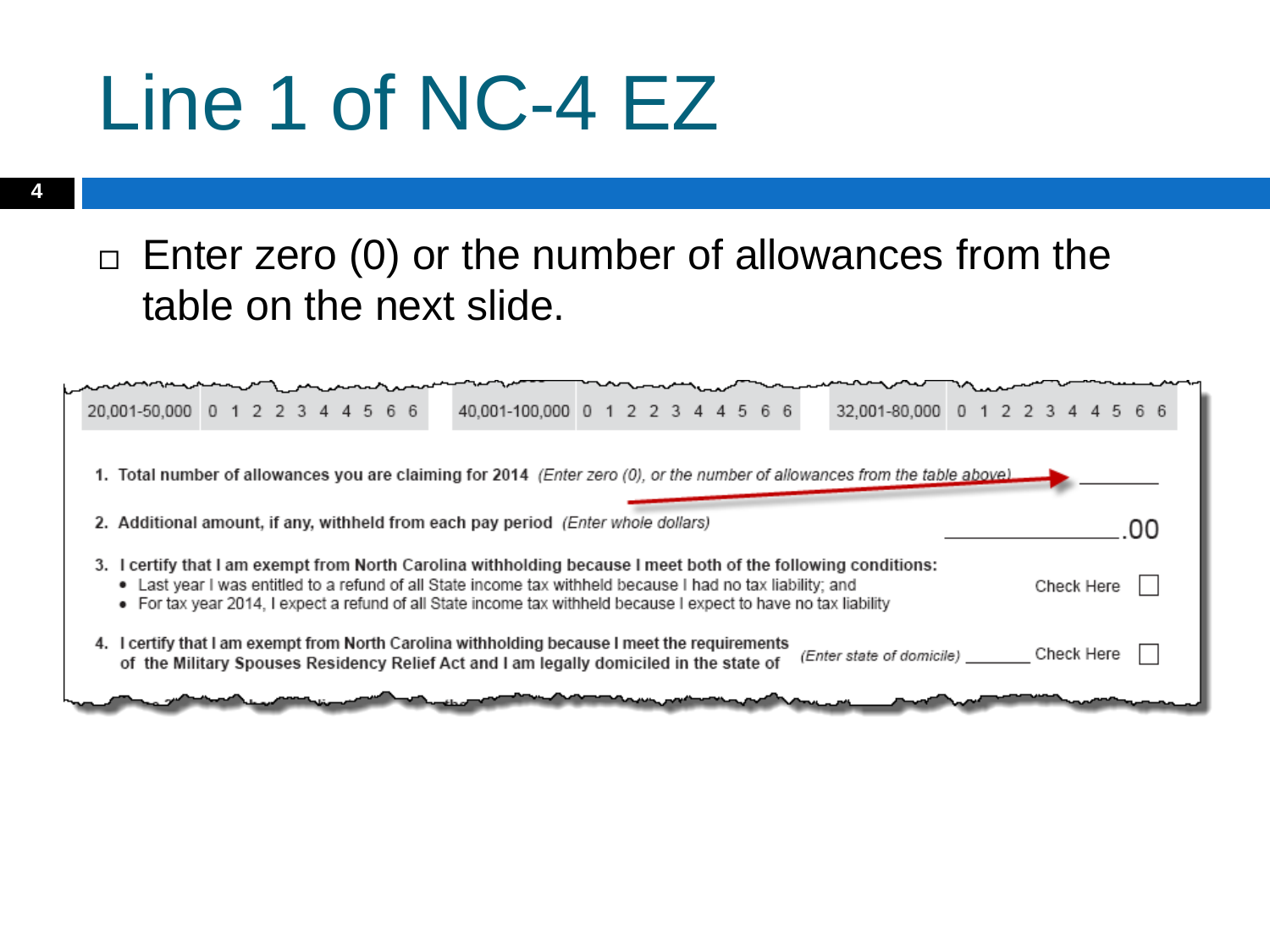### Table for line 1 of NC-4 EZ

| Single & Married Filing Separately |                            |                 |  | Married Filing Jointly & Qualifying Widow(er) |  |                                    |  |  |                            |  | <b>Head of Household</b> |                                   |  |  |                 |  |  |                            |
|------------------------------------|----------------------------|-----------------|--|-----------------------------------------------|--|------------------------------------|--|--|----------------------------|--|--------------------------|-----------------------------------|--|--|-----------------|--|--|----------------------------|
| <b>Income</b>                      | # of Children under age 17 |                 |  |                                               |  | <b>Income</b>                      |  |  | # of Children under age 17 |  |                          | <b>Income</b>                     |  |  |                 |  |  | # of Children under age 17 |
|                                    | 1 2 3 4 5 6 7 8 9 10       |                 |  |                                               |  |                                    |  |  | 1 2 3 4 5 6 7 8 9 10       |  |                          |                                   |  |  |                 |  |  | 1 2 3 4 5 6 7 8 9 10       |
|                                    |                            | # of Allowances |  |                                               |  |                                    |  |  | # of Allowances            |  |                          |                                   |  |  | # of Allowances |  |  |                            |
| $0 - 20.000$                       | 0 1 2 3 4 5 6 6 7 8        |                 |  |                                               |  | $0 - 40.000$                       |  |  | 0 1 2 3 4 5 6 6 7 8        |  |                          | $0 - 32.000$                      |  |  |                 |  |  | 0 1 2 3 4 5 6 6 7 8        |
| 20,001-50,000 0 1 2 2 3 4 4 5 6 6  |                            |                 |  |                                               |  | 40,001-100,000 0 1 2 2 3 4 4 5 6 6 |  |  |                            |  |                          | 32,001-80,000 0 1 2 2 3 4 4 5 6 6 |  |  |                 |  |  |                            |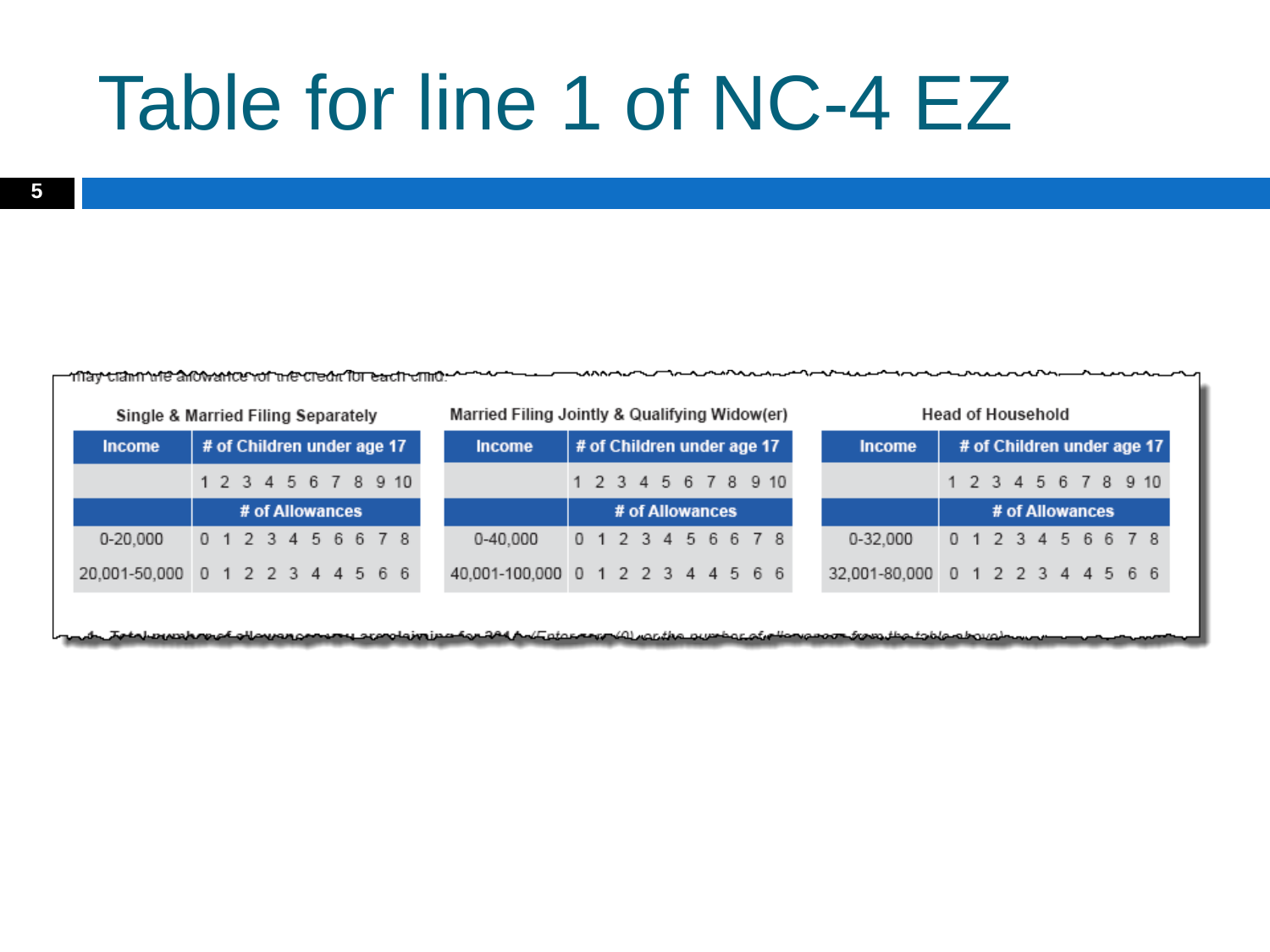### Line 1 NC-4 EZ sample

□ Taxpayer expects to file Head of Household, and has 2 children under age 17. Household income is \$50,000. Taxpayer claims N.C. standard deduction. How many allowances should be entered on Line 1 of form NC-4 EZ?

**Note:** Any dependent age 17 or older will not affect the determination of the number of allowances on the NC-4EZ or NC-4.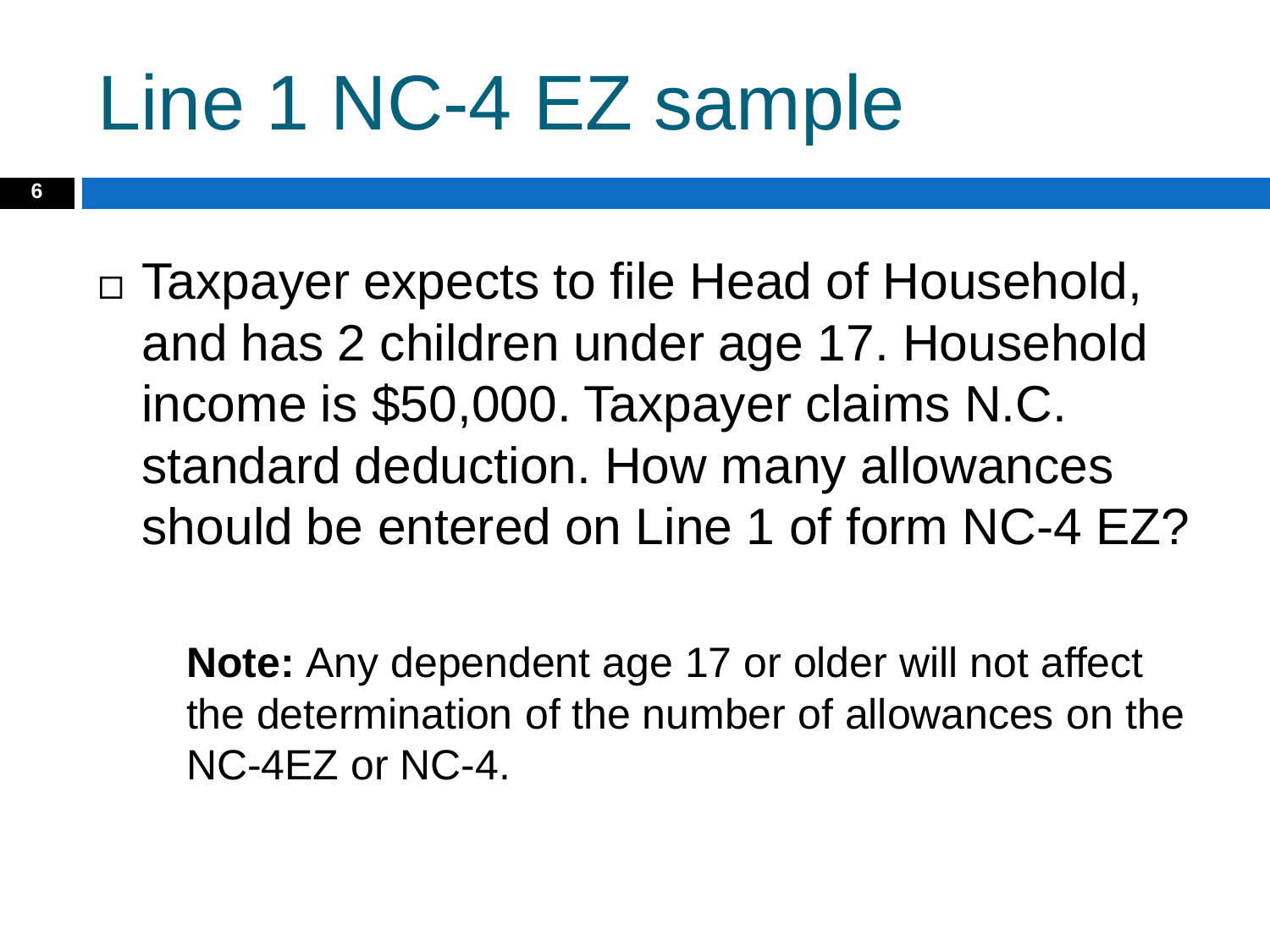## Line 1 NC-4 EZ sample (answer)

**7**

#### □ Use table on NC-4 EZ

|               | Single & Married Filing Separately | Married Filing Jointly &                                                                                                                                                                                                                                                                                                                           | (er)                                     | <b>Head of Household</b>                                                                                                   |                            |
|---------------|------------------------------------|----------------------------------------------------------------------------------------------------------------------------------------------------------------------------------------------------------------------------------------------------------------------------------------------------------------------------------------------------|------------------------------------------|----------------------------------------------------------------------------------------------------------------------------|----------------------------|
| <b>Income</b> | # of Children under age 17         | # of $C$<br><b>Income</b>                                                                                                                                                                                                                                                                                                                          | 2 Children                               | Income                                                                                                                     | # of Children under age 17 |
|               | 1 2 3 4 5 6 7 8 9 10               |                                                                                                                                                                                                                                                                                                                                                    | $1 \t3 \t3 \t4 \t5 \t6 \t7 \t8 \t9 \t10$ | 4 5                                                                                                                        | - 6<br>7 8 9 10            |
|               | # of Allowances                    | # of All                                                                                                                                                                                                                                                                                                                                           |                                          |                                                                                                                            | # of Allowances            |
| $0 - 20,000$  | 0 1 2 3 4 5 6 6 7 8                | $0-40,000$<br>$0 \t1 \t2 \t3$                                                                                                                                                                                                                                                                                                                      | Income                                   | 0-32,000                                                                                                                   | 0 123456678                |
|               | 20,001-50,000 0 1 2 2 3 4 4 5 6 6  | 40,001-100,000 0 1 2 2                                                                                                                                                                                                                                                                                                                             | \$50,000                                 | $32,001-80,000$ $(1)$ 2 2 3 4 4 5 6 6                                                                                      |                            |
|               |                                    | □ Enter on Line 1 of NC-4 EZ                                                                                                                                                                                                                                                                                                                       |                                          | 1. Total number of allowances you are claiming for 2014 (Enter zero (0), or the number of allowances from the table above) |                            |
|               | 20.001-50.000 0 1 2 2 3 4 4 5 6 6  | 40.001-100.000 0 1 2 2 3 4 4 5 6 6                                                                                                                                                                                                                                                                                                                 |                                          | 32.001-80.000 0 1 2 2 3                                                                                                    |                            |
|               |                                    | 1. Total number of allowances you are claiming for 2014 (Enter zero (0), or the number of allowances from the table above)                                                                                                                                                                                                                         |                                          |                                                                                                                            |                            |
|               |                                    | 2. Additional amount, if any, withheld from each pay period (Enter whole dollars)                                                                                                                                                                                                                                                                  |                                          | .00                                                                                                                        |                            |
|               |                                    | 3. I certify that I am exempt from North Carolina withholding because I meet both of the following conditions:<br>• Last year I was entitled to a refund of all State income tax withheld because I had no tax liability; and<br>• For tax year 2014, I expect a refund of all State income tax withheld because I expect to have no tax liability |                                          | Check Here                                                                                                                 |                            |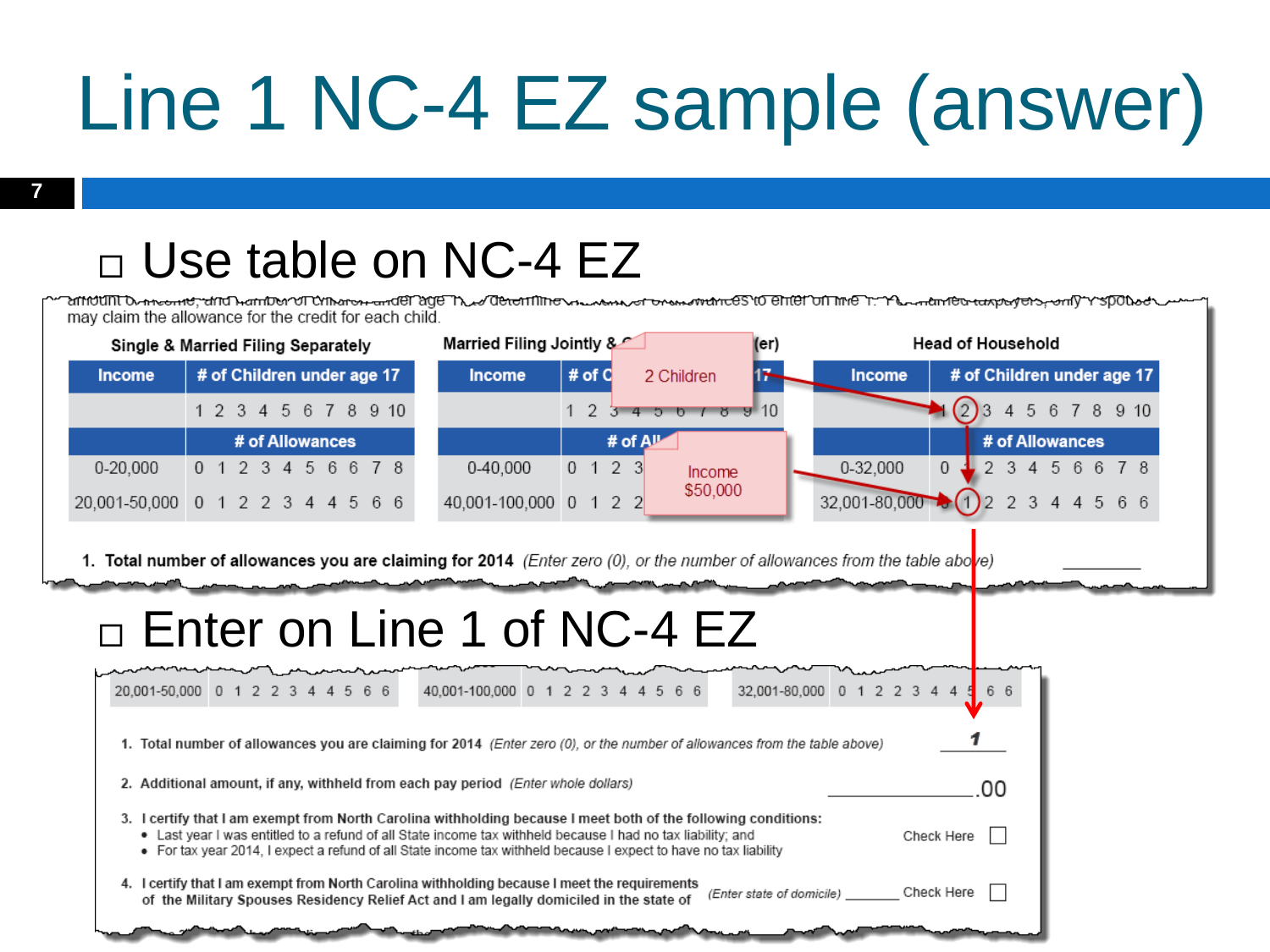### Line 2 of NC-4 EZ

 $\Box$  Enter the amount of additional money you want withheld.

**Examples of persons who may use this line are:**  $\blacksquare$  Individuals with more than one job

Reference NC-4 instructions and NC-4 page 5

**Pension recipients** 

Note: If you have a large amount of nonwage income, such as interest or dividends, you should consider making estimated tax payments using Form NC-40 to avoid underpayment of estimated tax interest.

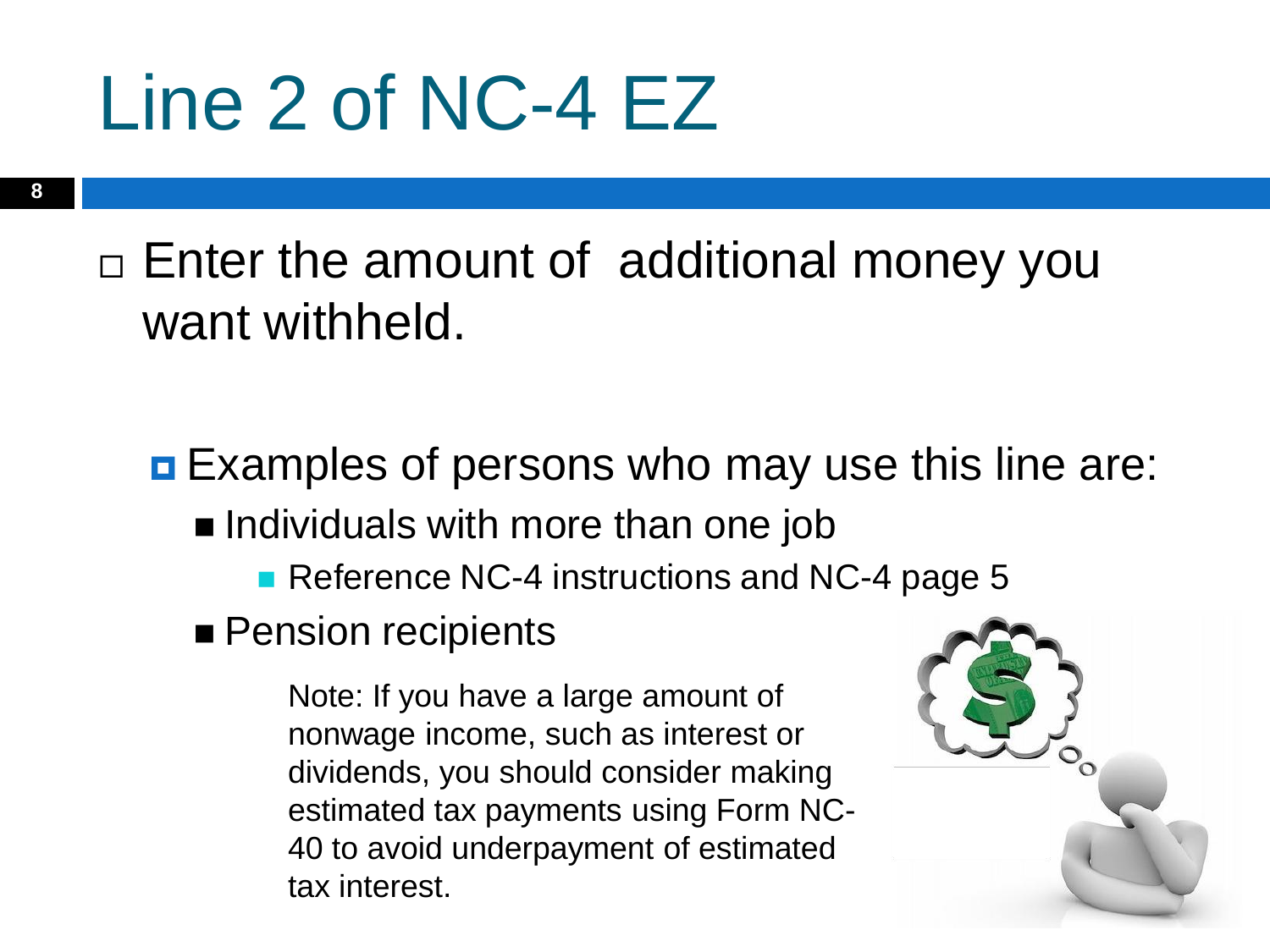### Line 3 of NC-4 EZ

**9**

□ Check only if you meet both conditions:

- **D** You had no tax liability last year and received a refund of all state income tax withheld.
- **D** You expect to have no tax liability for tax year 2014.

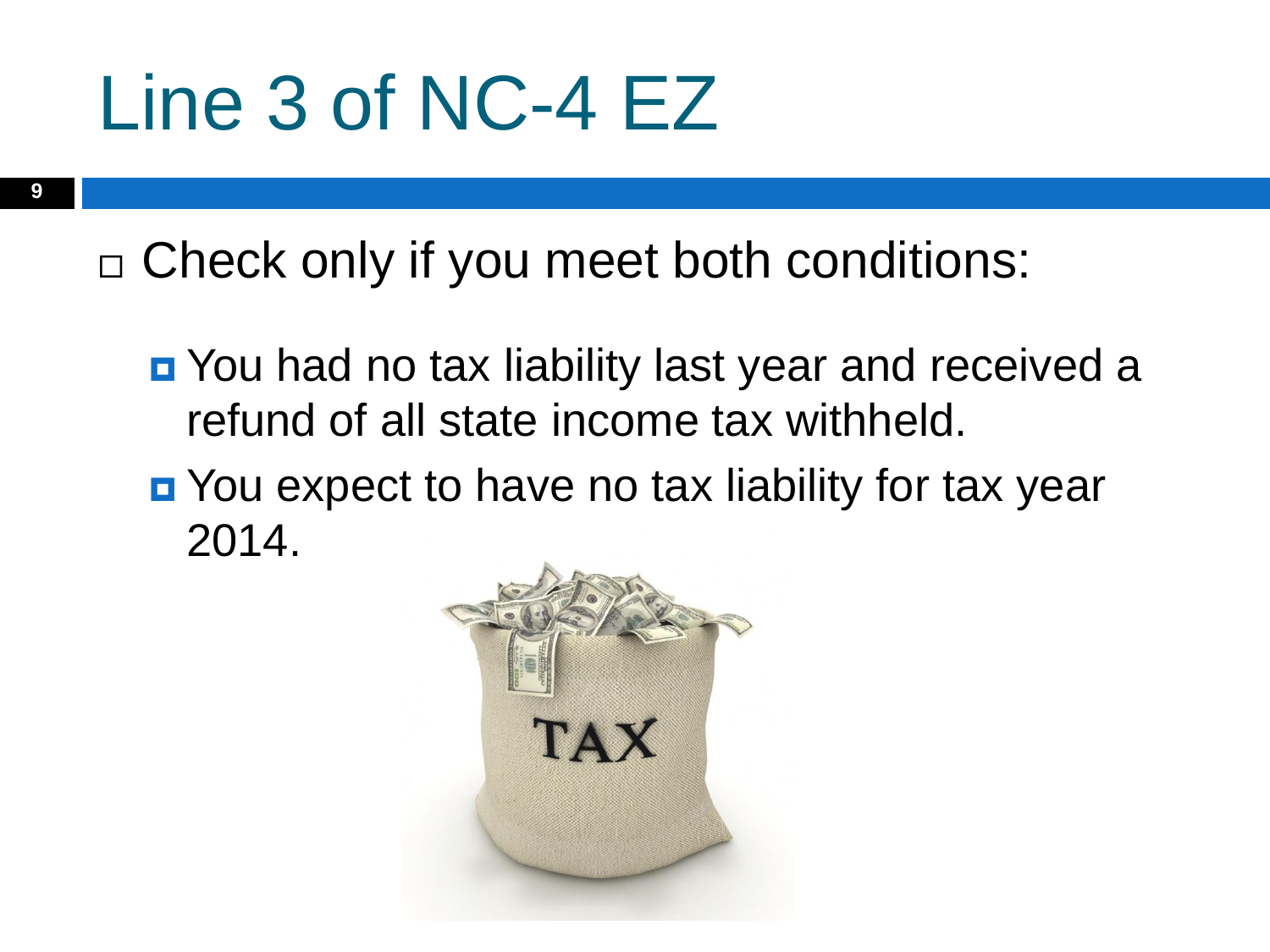## Line 4 of NC-4 EZ

**10**

- $\Box$  Applies only to individuals who meet the requirements of the Military Spouses Residency Relief Act.
	- **<u>n</u>** Must enter state of domicile Note: State can not be North Carolina.

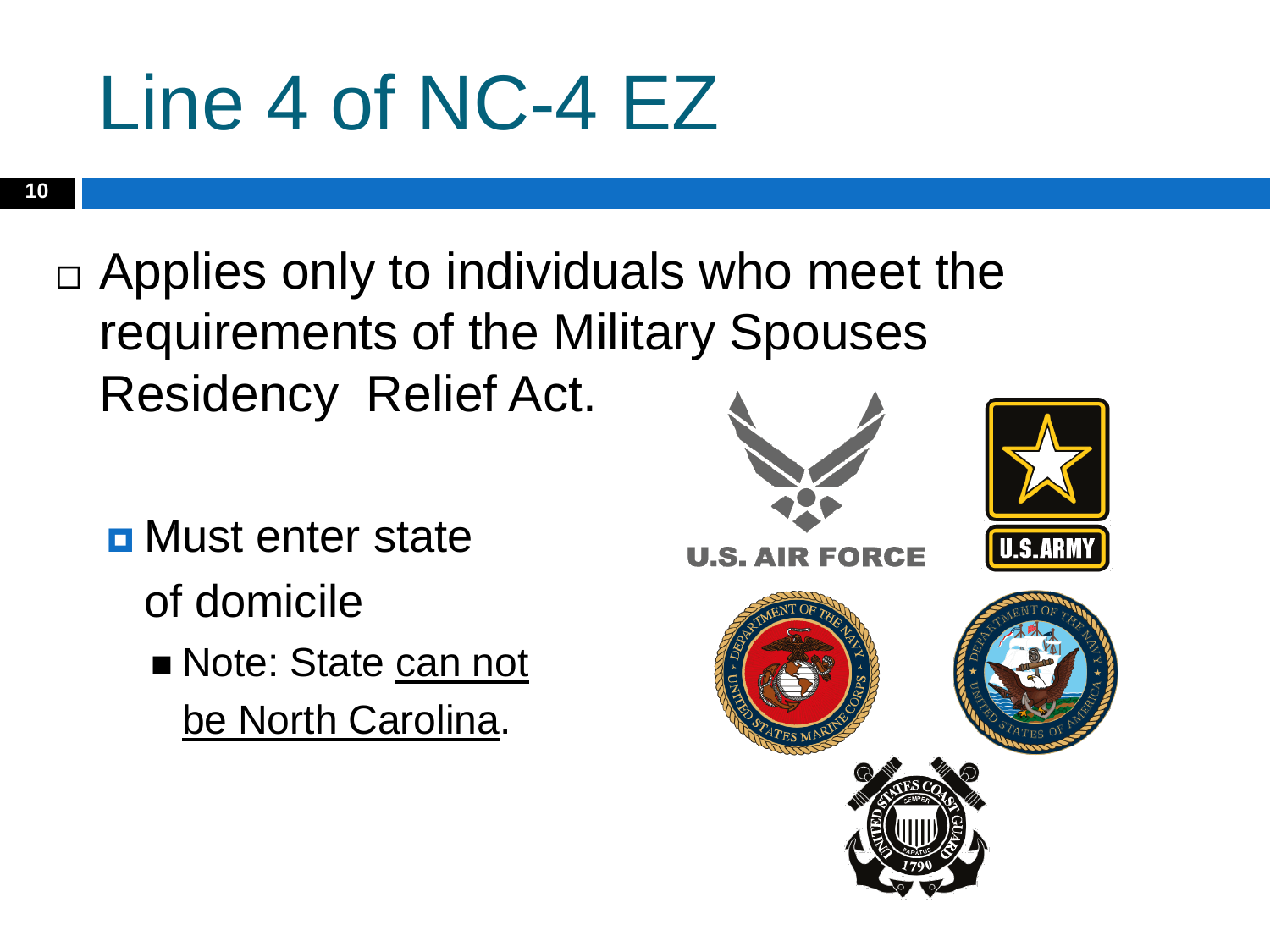### Line 5 of NC-4 EZ

 $\Box$  Applies to individuals who want to revoke the exemptions on Line 3 and Line 4.

|                                                                                       | 5. I certify that I no longer meet the requirements for exemption on line 3 $\Box$ or line 4 $\Box$ (Check applicable byx) |
|---------------------------------------------------------------------------------------|----------------------------------------------------------------------------------------------------------------------------|
|                                                                                       | Therefore, I revoke my exemption and request that my employer withhold North Carolina income tax $\sqrt{\ }$ Check Here    |
| based on the number of allowances entered on line 1 and any amount entered on line 2. |                                                                                                                            |

#### $\Box$  If you are checking line 5 to revoke exemptions, please fill out line 1 of NC-4 EZ.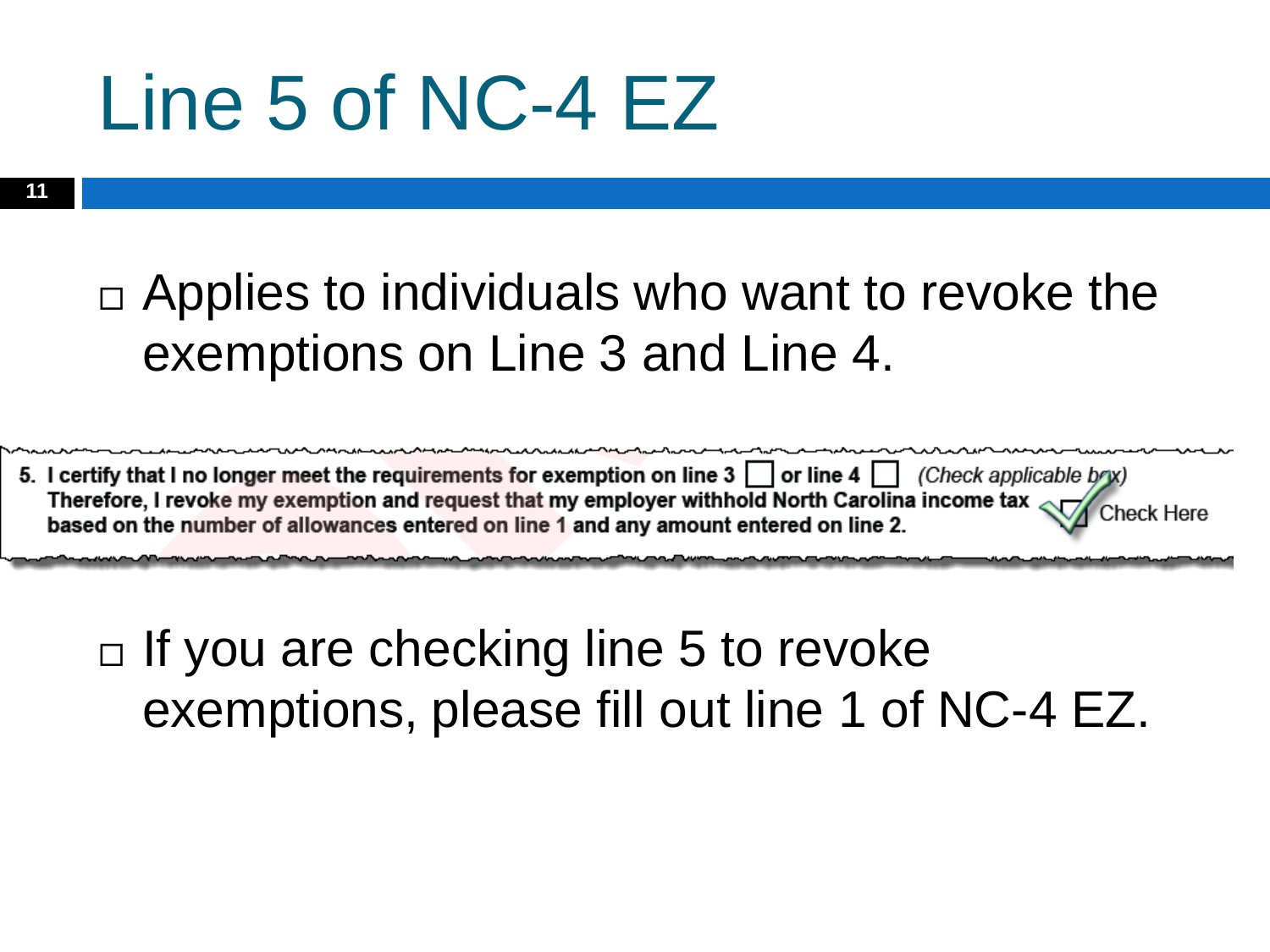

#### Employee's Withholding Allowance Certificate

North Carolina Department of Revenue

| Marital Status<br>Social Security Number<br>$123 - 45 - 6789$<br>Single                 | Head of Household ______ Married or Qualifying Widow(er)                                                                                                                                                                          |
|-----------------------------------------------------------------------------------------|-----------------------------------------------------------------------------------------------------------------------------------------------------------------------------------------------------------------------------------|
| First Name was overw. Letters for your wwe wo Acontasy<br>M.I.                          | Last Name                                                                                                                                                                                                                         |
| John                                                                                    | Doe                                                                                                                                                                                                                               |
| <b>Address</b><br>123 Anywhere Street                                                   | County (Enter first five letters)                                                                                                                                                                                                 |
| City<br>Anytown                                                                         | State<br>Zip Code (5Db0)<br>Country (Fred U.S.)<br>NС<br>12345                                                                                                                                                                    |
| exemption for yourself, your spouse, your children, or any other qualifying dependents. | Important: You must complete a new Form NC-4 EZ or NC-4 for tax year 2014. As a result of recent law changes, how you determine<br>the number of allowances for tax year 2014 will differ from previous years. Most taxpayers wil |

FORM NC-4EZ: Please use this form if you

- Plan to claim the N.C. standard deduction
- Plan to claim no tax credits or only the credit for children<br>- Prefer not to complete the extended Form NC-4
- 
- Qualify to claim exempt status (See line 3 or 4 below)

You may complete Form NC-4, if you plan to claim N.C. Itemized deductions, federal adjustments to income, or N.C. deductions.

If you do not plan to claim the credit for children, enter zero (0) on line 1. If you plan to claim the credit for children, use the table below for your filing status, amount of income, and number of children under age 17 to determine the number of allowances to enter on line 1. For married taxpayers, only 1 spouse may claim the allowance for the credit for each child.

|                      | Single & Married Filing Separately                                            | Married Filing Jointly & Qualifying Widow(er)                                                                                                                                                                                                                                                                                                                                                                                                                                                                                                  | Head of Household                                  |
|----------------------|-------------------------------------------------------------------------------|------------------------------------------------------------------------------------------------------------------------------------------------------------------------------------------------------------------------------------------------------------------------------------------------------------------------------------------------------------------------------------------------------------------------------------------------------------------------------------------------------------------------------------------------|----------------------------------------------------|
| <b>Income</b>        | # of Children under age 17                                                    | # of Children under age 17<br><b>Income</b>                                                                                                                                                                                                                                                                                                                                                                                                                                                                                                    | # of Children under age 17<br><b>Income</b>        |
|                      | 1 2 3 4 5 6 7 8 9 10                                                          | 1 2 3 4 5 6 7 8 9 10                                                                                                                                                                                                                                                                                                                                                                                                                                                                                                                           | 1 2 3 4 5 6 7 8 9 10                               |
|                      | # of Allowances                                                               | # of Allowances                                                                                                                                                                                                                                                                                                                                                                                                                                                                                                                                | # of Allowances                                    |
| $0 - 20.000$         | 0123456678                                                                    | $0 - 40.000$<br>0123456678                                                                                                                                                                                                                                                                                                                                                                                                                                                                                                                     | 0-32.000<br>0123456678                             |
|                      | 20.001-50.000 0 1 2 2 3 4 4 5 6 6                                             | 40.001-100.000 0 1 2 2 3 4 4 5 6 6                                                                                                                                                                                                                                                                                                                                                                                                                                                                                                             | 32,001-80,000 0 1 2 2 3 4 4 5 6 6                  |
|                      |                                                                               | 1. Total number of allowances you are claiming for 2014 (Enter zero (0), or the number of allowances from the table above)                                                                                                                                                                                                                                                                                                                                                                                                                     |                                                    |
|                      |                                                                               | 2. Additional amount, if any, withheld from each pay period (Enter whole dollars)                                                                                                                                                                                                                                                                                                                                                                                                                                                              | 00                                                 |
|                      |                                                                               | 3. I certify that I am exempt from North Carolina withholding because I meet both of the following conditions:<br>. Last year I was entitied to a refund of all State Income tax withheld because I had no tax liability; and<br>. For tax year 2014, I expect a refund of all State Income tax withheid because I expect to have no tax liability<br>4. I certify that I am exempt from North Carolina withholding because I meet the requirements<br>of the Military Spouses Residency Relief Act and I am legally domiclied in the state of | Check Here<br>(Enter state of domicile) Check Here |
|                      | If line 3 or line 4 above applies to you, enter the effective year $20$ _____ | 5. I certify that I no longer meet the requirements for exemption on line 3 or line 4 check applicable box)                                                                                                                                                                                                                                                                                                                                                                                                                                    |                                                    |
|                      |                                                                               | Therefore, I revoke my exemption and request that my employer withhold North Carolina income tax based on the<br>number of allowances entered on line 1 and any amount entered on line 2.                                                                                                                                                                                                                                                                                                                                                      | Check Here                                         |
|                      |                                                                               | CAUTION: If you furnish an employer with an Employee's Withholding Allowance Certificate that contains information which has no<br>reasonable basis and results in a lesser amount of tax being withheld than would have been withheld had you furnished reasonable<br>information, you are subject to a penalty of 50% of the amount not properly withheid.                                                                                                                                                                                   |                                                    |
| Employee's Signature |                                                                               | Aaku Dae                                                                                                                                                                                                                                                                                                                                                                                                                                                                                                                                       | 12 1 12<br>Date                                    |

# **Completed** NC-4 EZ

I certify, under penalties provided by law, that I am entitied to the number of withholding allowances claimed on line 1 above, or if claiming exemption from withholding, that I am entitled to claim the exempt status on line 3 or 4, whichever applies.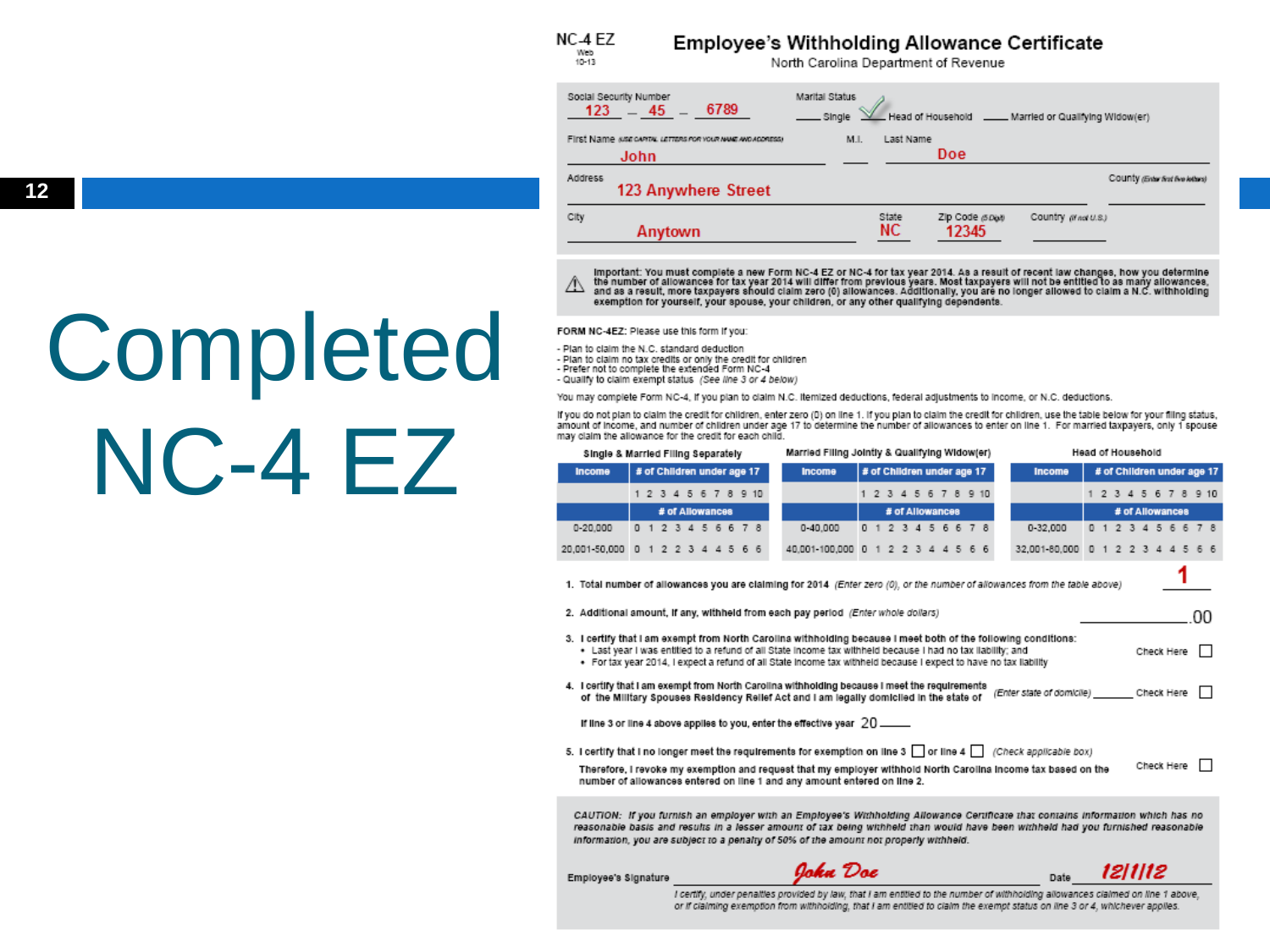#### NC-4 EZ

#### $\Box$  If the NC-4 EZ does not apply to your specific situation, you may need to fill out the NC-4 to determine your number of allowances.



Employee's Withholding Allowance Certificate

important You must complete a new Form IVC-1E or NC-4 for tax yar 2014. As a neath of newent law shanges, how you<br>determine the number of allowances for tax year 2014 will differ from persions years. Most taxpayers will no  $\triangle$ 

PIRROSE. Complex Form NCA. Employer's Wolbhold Markets. HEAD OF HOUSENOUD. - Generaly prompt doin has of housebut<br>Complex to the your party from the projection of Markets. Head on you be returned if you be used and operate

FORM NC-4 EZ - A new form was created for tax year 2014 for taxpayers who intend to claim either, exempt status, or the N.C. standard deduction and no<br>tax oredits or only the credit for children.

tax overlo er only the credit for children. Complete the Allowance Worksheet.<br>
In CRM NC-4 BASIC INSTRUCTIONS - Complete the Allowance Worksheet.<br>
27. Allows a control of the Northern Hamilton and the symphonic Complete i

TWO OR MORE JOBS - If you have more than one job, figure the solal property of the state of the state with the state of the state with the state and all allowance are canned on the NC-4 filed for the higher paying job whe

NONWAGE INCOME - If you have a large amount of nonwage income, such as interest or dividends, you should consider using estimates using Form NC-40 to avoid underpayments of estimated tax interest. Form using Form NC-40 to

the same as for feriental tax numbers

QUALIFYING WIDOW(ER) - You may claim qualifying widow(er) status only<br>if your spouse died in either of the two preoeding tax years and you meet the<br>following requirements:

1. Your home is maintained as the main household of a child or stepchild for<br>whom you can claim a federal exemption; and<br>2. You were entitled to file a joint return with your spouse in the year of your<br>spouse's death.

MARRIED TAXPAYERS - For married taxpayers, both spouses must agree<br>as to whether they will each complete the Allowance Worksheet based on<br>married filing jointly or married filing separately.

- For married taxpayers completing the Allowance Worksheet based on<br>married filing jointly, you will consider the sum of both spouses incomes,<br>adjustments, additions, deductions, and credits on the Allowance<br>Worksheet to d

For married taxpayers completing the worksheet on the basis of married<br>filing separately, each spouse will consider only his or her portion of<br>income, adjustments, additions, deductions, and credits on the Allowance<br>Worksh

All NC-4 forms are subject to review by the North Carolina Department of<br>Revenue. Your employer may be required to send this form to the North<br>Carolina Department of Revenue.

Country (if not U.S.)

CAUTION: If you furnish an employer with an Employee's Withholding Allowance Certificate that contains information which has no reasonable basis and results in a lesser amount of tax being withheld than would have been withheld had you furnished reasonable information, you are subject to a penalty of 50% of the amount not properly withheld.

|                                                                                                                                                               |                          | Cut here and give this certificate to your employer. Keep the top portion for your records. |                                 |
|---------------------------------------------------------------------------------------------------------------------------------------------------------------|--------------------------|---------------------------------------------------------------------------------------------|---------------------------------|
| $NC-4$<br>$11 - 13$                                                                                                                                           |                          | <b>Employee's Withholding Allowance Certificate</b><br>North Carolina Department of Revenue |                                 |
| 1. Total number of allowances you are claiming for 2014<br>(Enter zero (0), or the number of allowances from Page 2, line 16 of the NC-4 Allowance Worksheet) |                          |                                                                                             |                                 |
| 2. Additional amount, if any, withheld from each pay period (Enter whole dollars)                                                                             |                          |                                                                                             | ω٥.                             |
| Social Security Number<br>۰<br>-                                                                                                                              | Aartisi Status<br>Single | Head of Household                                                                           | Married or Qualifying Widowier? |
| First Name, Aric CAPITAL LETTERS FOR YOUR NAME AND ACCREDIE                                                                                                   | M.L                      | Last Name                                                                                   |                                 |
|                                                                                                                                                               |                          |                                                                                             |                                 |
| Address                                                                                                                                                       |                          |                                                                                             | Courty streeted for agent       |

Zip Code (6 Digit)

Employee's Signature<br>I certify, under penalties provided by law, that I am entitied to the number of withholding allowances claimed on line 1 above.

Note: NC-4 EZ will suffice for most employees.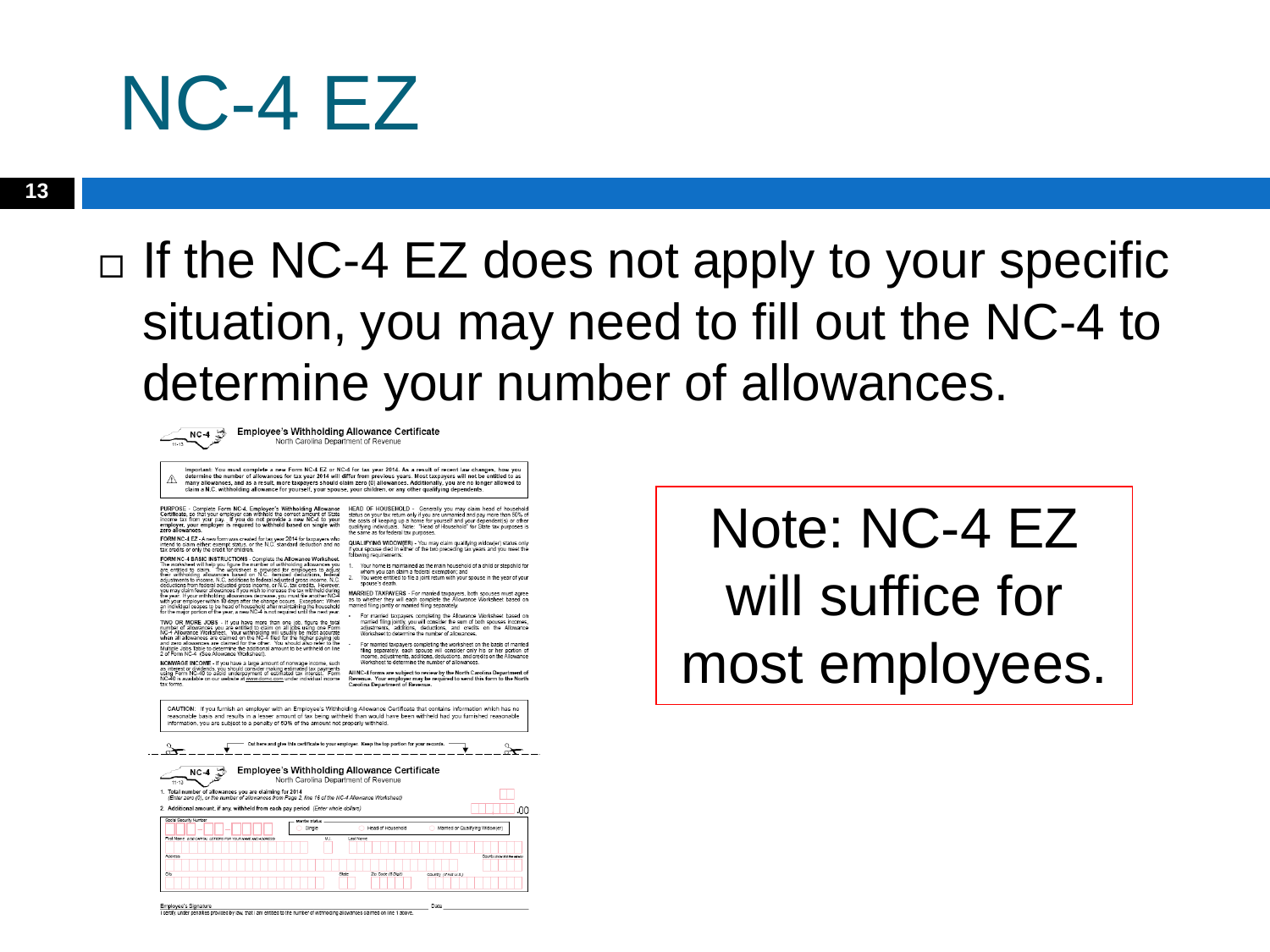#### What do I do with the completed NC-4?

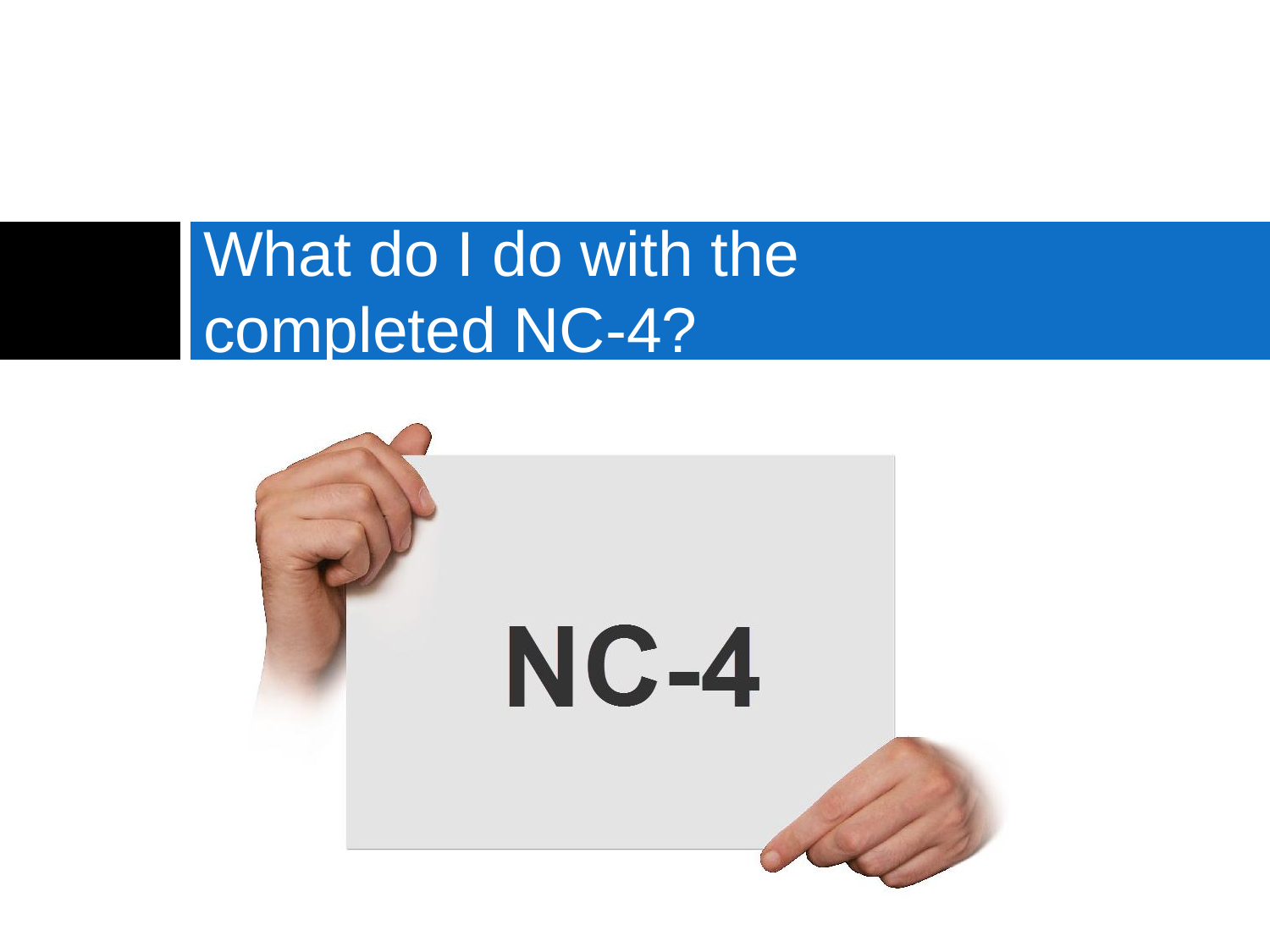## Sign and Date

**15**

#### □ Please sign and date form.

| Social Security Number<br><b>College</b>                                                                                        | <b>Marital Status</b><br>Single |           | Head of Household  | Married or Qualifying Widow(er) |                                   |
|---------------------------------------------------------------------------------------------------------------------------------|---------------------------------|-----------|--------------------|---------------------------------|-----------------------------------|
| First Name (USE CAPITAL LETTERS FOR YOUR NAME AND ADDRESS)                                                                      | M.I.                            | Last Name |                    |                                 |                                   |
|                                                                                                                                 |                                 |           |                    |                                 |                                   |
| Address                                                                                                                         |                                 |           |                    |                                 | County (Enter first five letters) |
|                                                                                                                                 |                                 |           |                    |                                 |                                   |
| City                                                                                                                            |                                 | State     | Zip Code (5 Digit) | Country (If not U.S.)           |                                   |
|                                                                                                                                 |                                 |           |                    |                                 |                                   |
| Employee's Signature                                                                                                            | John Doe                        |           |                    | 12/1/2013<br>Date               |                                   |
| I certify, under penalties provided by law, that I am entitled to the number of withholding allowances claimed on line 1 above. |                                 |           |                    |                                 |                                   |

#### **Give to your employer for their records.**

If your employer uses an electronic signature method, that may also be sufficient per employer policy.

> *Note: Please do not send to the North Carolina Department of Revenue*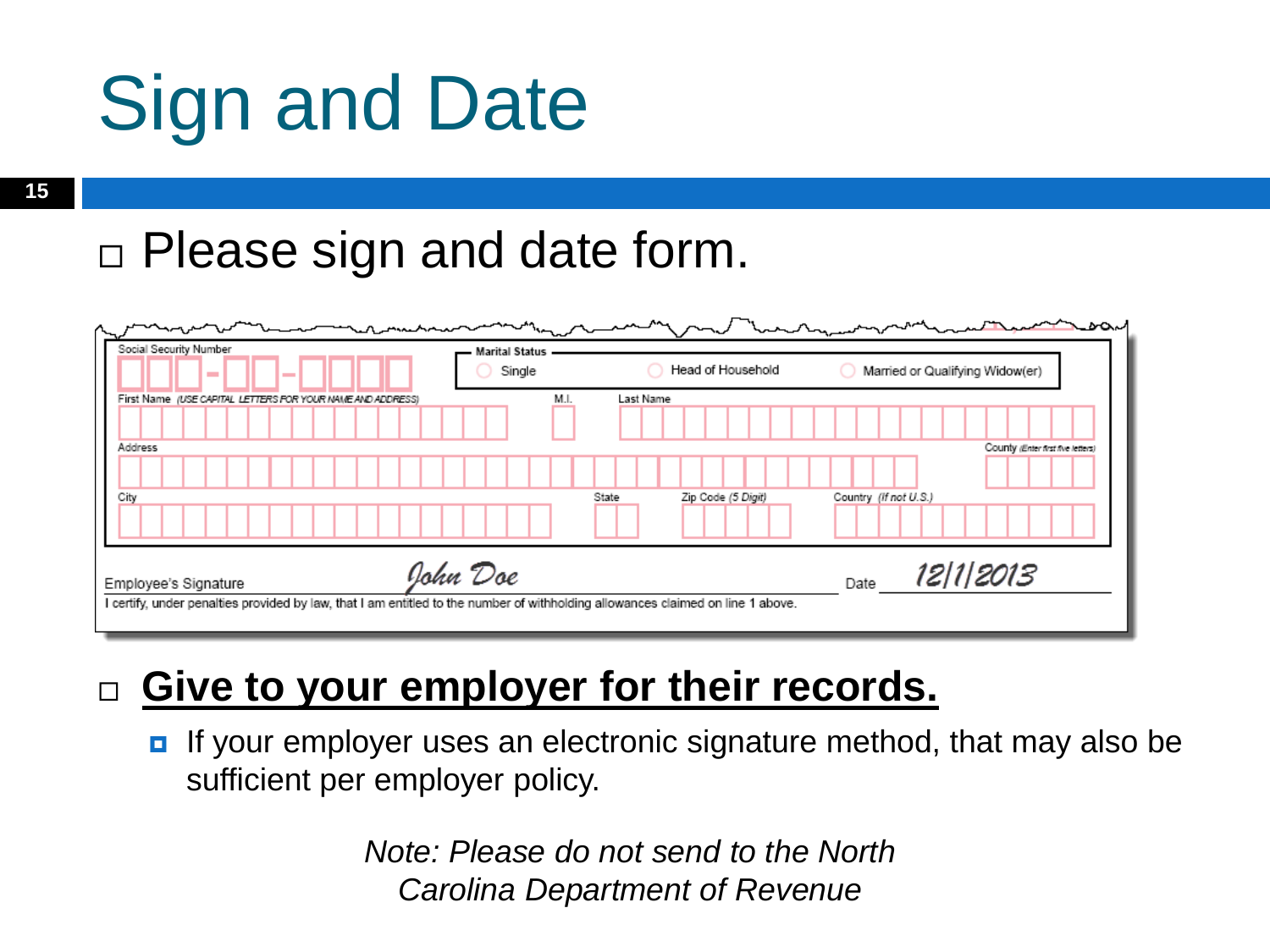